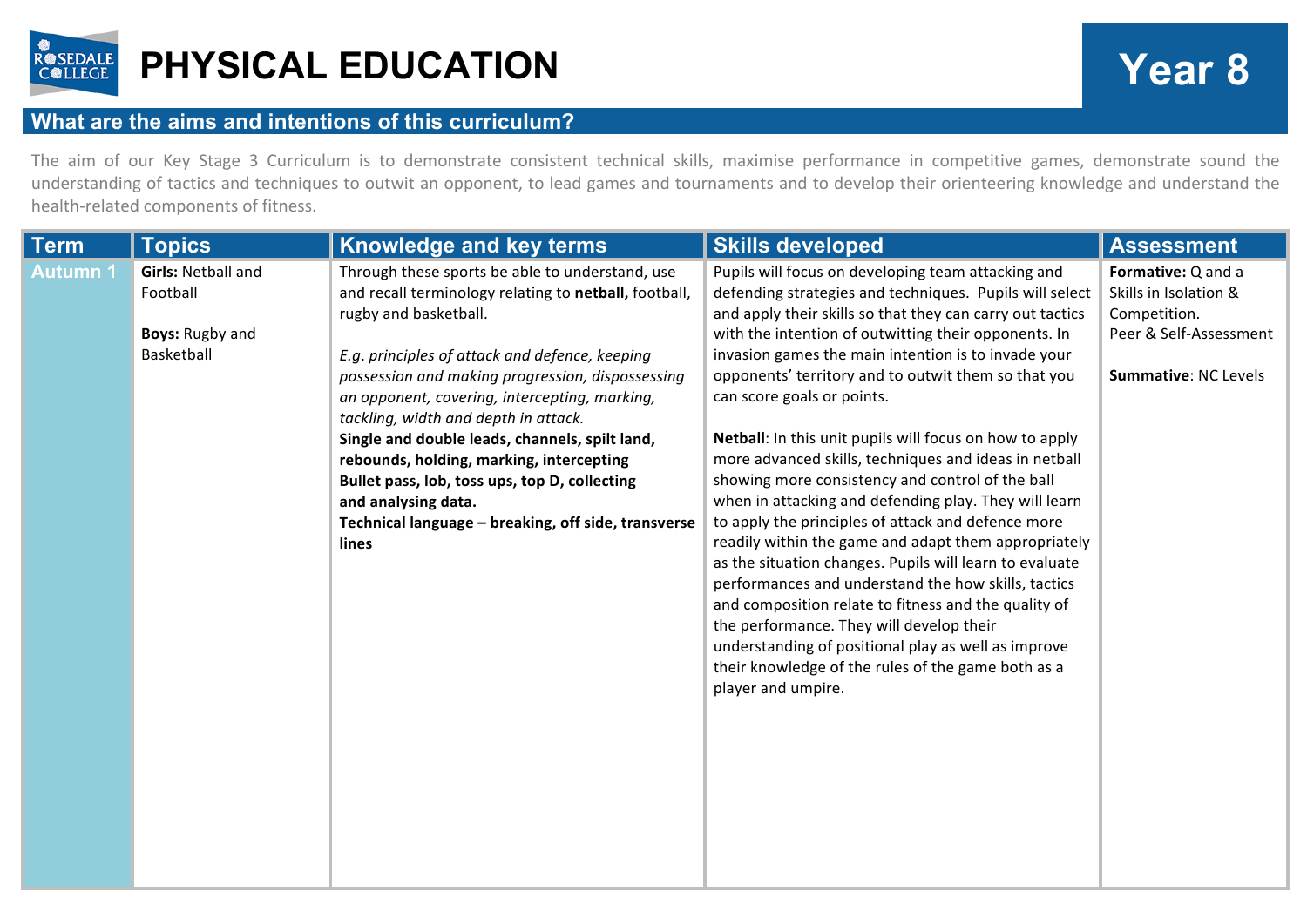| <b>Autumn 2</b> | <b>Girls: Handball and Rugby</b><br><b>Boys: Football and</b><br>Gymnastics | Through these sports be able to understand, use<br>and recall terminology relating to handball,<br>football and rugby. E.g. Attack, Defence, pressing,<br>formation, finding and using space, changing<br>speed, being direct, marking, covering, delaying,<br>moving feet, watching the ball & following<br>through. E.g. Attack, Defence, pressing,<br>formation, finding and using space, changing<br>speed, dribbling, delaying, anticipation and<br>intercepting.<br><b>Gymnastics - TBC</b> | Pupils will focus on developing team attacking and<br>defending strategies and techniques. Pupils will select<br>and apply their skills so that they can carry out tactics<br>with the intention of outwitting their opponents. In<br>invasion games the main intention is to invade your<br>opponents' territory and to outwit them so that you<br>can score goals or points.<br><b>Gymnastics - TBC</b>                                                                                                                                                                                                                                         | Formative: Q and a<br>Skills in Isolation &<br>Competition.<br>Peer & Self-Assessment<br>Summative: NC Levels                           |
|-----------------|-----------------------------------------------------------------------------|---------------------------------------------------------------------------------------------------------------------------------------------------------------------------------------------------------------------------------------------------------------------------------------------------------------------------------------------------------------------------------------------------------------------------------------------------------------------------------------------------|---------------------------------------------------------------------------------------------------------------------------------------------------------------------------------------------------------------------------------------------------------------------------------------------------------------------------------------------------------------------------------------------------------------------------------------------------------------------------------------------------------------------------------------------------------------------------------------------------------------------------------------------------|-----------------------------------------------------------------------------------------------------------------------------------------|
| <b>Spring 1</b> | <b>Girls: Badminton and</b><br>Gymnastics<br><b>Boys: Hockey and HRF</b>    | Through these sports be able to understand, use<br>and recall terminology relating to: Gymnastics $-$ as<br>above<br>Badminton - Body positioning, Service angle, flight<br>of shuttle, angles, forehand, backhand, smash,<br>overhead, drop shot, finishing the rally, tactics,<br>game plan, success criteria, officiating/umpiring,<br>captaincy, adjustments/variations, anticipation &<br>fitness                                                                                            | Gymnastics - as above<br>Badminton-Pupils will aim to demonstrate consistent<br>technique throughout. Pupils will focus on accurate<br>replication of skills and refining game strategies with<br>the intention of outwitting their opponents. In net<br>games, it is the player's aim to get the ball to land in<br>the target area so that the opponent cannot return it.<br>Pupils will develop confidence in scoring and<br>officiating badminton games. To understand the<br>basic skills of movement, forehand and backhand<br>shots and the tactics and scoring for singles. Students<br>will incorporate these skills into modified games | Formative: Q and a<br>Skills in Isolation &<br>Competition.<br>Peer & Self-Assessment<br><b>Fitness Testing</b><br>Summative: NC Levels |
|                 |                                                                             | Hockey - principles of attack and defense, finding<br>and using space, changing speed, being direct,<br>marking, covering, delaying, moving feet, watching<br>the ball, following through                                                                                                                                                                                                                                                                                                         | Hockey - Pupils will focus on developing team<br>attacking and defending strategies and techniques.<br>Pupils will select and apply their skills so that they can<br>carry out tactics with intent to outwit the opposition.<br>In all games' activities, pupils think about how to use<br>skills, strategies and tactics to outwit the opposition.                                                                                                                                                                                                                                                                                               |                                                                                                                                         |
|                 |                                                                             | HRF - Cardiovascular Endurance, Muscular<br>Strength, Muscular endurance, Flexibility, Body<br>Composition, oxygen debt.                                                                                                                                                                                                                                                                                                                                                                          | HRF - In this unit pupils will learn and accurately<br>replicate specific techniques for a variety of activities<br>based on health-related components of fitness. They<br>will carry out tests which investigate the bodies'<br>ability to exercise and identify personal strengths and<br>weaknesses. Pupils will gain an understanding of their                                                                                                                                                                                                                                                                                                |                                                                                                                                         |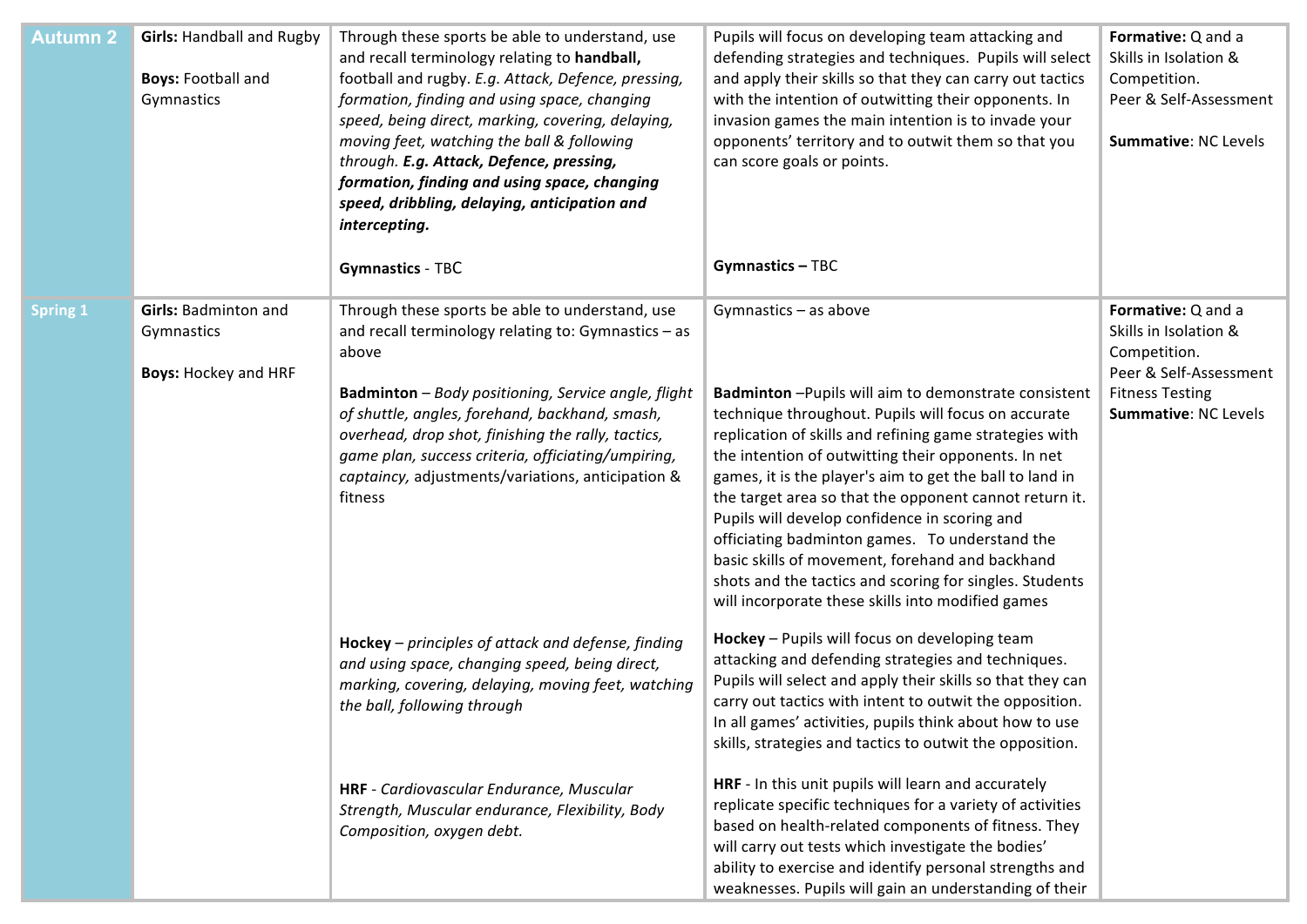|                 |                                                                                        |                                                                                                                                                                                                                                                                                                                                                                                                                                                                                                                                                                                                                                                                                             | individual needs and how they can improve their<br>fitness to enhance their performance and adopt a<br>health, active lifestyle.                                                                                                                                                                                                                                                                                                                                                                                                                                                                                                                                                                                                                                                                                                                                                                                                                                                                                                              |                                                                                                                                                |
|-----------------|----------------------------------------------------------------------------------------|---------------------------------------------------------------------------------------------------------------------------------------------------------------------------------------------------------------------------------------------------------------------------------------------------------------------------------------------------------------------------------------------------------------------------------------------------------------------------------------------------------------------------------------------------------------------------------------------------------------------------------------------------------------------------------------------|-----------------------------------------------------------------------------------------------------------------------------------------------------------------------------------------------------------------------------------------------------------------------------------------------------------------------------------------------------------------------------------------------------------------------------------------------------------------------------------------------------------------------------------------------------------------------------------------------------------------------------------------------------------------------------------------------------------------------------------------------------------------------------------------------------------------------------------------------------------------------------------------------------------------------------------------------------------------------------------------------------------------------------------------------|------------------------------------------------------------------------------------------------------------------------------------------------|
| <b>Spring 2</b> | <b>Girls: HRF and Hockey</b><br><b>Boys: Handball and</b><br>Badminton                 | All as per previous instruction                                                                                                                                                                                                                                                                                                                                                                                                                                                                                                                                                                                                                                                             | All as per previous instruction                                                                                                                                                                                                                                                                                                                                                                                                                                                                                                                                                                                                                                                                                                                                                                                                                                                                                                                                                                                                               |                                                                                                                                                |
| <b>Summer 1</b> | <b>Girls: Athletics and</b><br>Rounders<br><b>Boys: Cricket and</b><br>Athletics       | Through these sports be able to understand, use<br>and recall terminology relating to:<br>Athletics: running, throwing and jumping, eg: static<br>stretch/passive stretch, controversial stretches,<br>Achilles tendon, hamstring, abductors, quadriceps,<br>pectorals, biceps, triceps, abdomen, aerobic,<br>anaerobic, interval training, fartlek training,<br>endurance, power.<br><b>Rounders and cricket:</b><br>Eg: flat catches, long barrier, body position, follow-<br>through, mechanics of movement, line and length,<br>attacking and defensive strokes, batting order, batting<br>drive, bowling techniques, field placements, coaching,<br>officiating/umpiring, anticipation | Athletics - In this unit, pupils begin to use their<br>knowledge of athletics events, strategies and<br>techniques to develop and enhance replication and<br>performance. Pupils develop their understanding of<br>fitness and its relationship to performance. In athletic<br>activities, pupils will engage in performing and<br>improving their skills and personal and collective bests<br>in relation to speed, height, distance and accuracy.<br>Rounders and cricket - In this unit pupils focus on<br>accurate replication & further developing,<br>implementing and refining techniques for batting,<br>bowling and fielding. Pupils will further work on the<br>skill of outwitting opponents and finding space. In<br>striking and fielding games, players achieve this by<br>striking the ball so that fielders are deceived or<br>avoided, and then running between wickets or around<br>bases to score runs. Pupil should begin to accurately<br>umpire games. Pupils will begin to identify their<br>strengths and weaknesses. | Formative: Q and a<br>Skills in Isolation &<br>Competition.<br>Peer & Self-Assessment<br><b>Fitness Testing</b><br><b>Summative: NC Levels</b> |
| <b>Summer 2</b> | <b>Girls:</b> Cricket and<br>Teambuilding<br><b>Boys: Rounders and</b><br>Teambuilding | Cricket and rounders as per previous instruction.<br>Team Building: Trust Games, Problem Solving,<br>Table Top Maps, Map Symbol Game, Orientating a<br>Map to Ground - Points of a Compass, Thumbing a<br>Map, Cardinal Cones, Netball Numbers, Star<br>Orienteering, Odds & Evens Relay, Score Orienting,                                                                                                                                                                                                                                                                                                                                                                                  | Teambuilding: Within year eight teambuilding pupils<br>spend their time developing their orienteering skills,<br>focusing on the abilities to read maps and navigate<br>round courses. They will be taught techniques to help<br>them use a map successfully and quickly, as well as<br>recognise and understand what it is representing and                                                                                                                                                                                                                                                                                                                                                                                                                                                                                                                                                                                                                                                                                                  | Formative: Q and a<br>Skills in Isolation &<br>Competition.<br>Peer & Self-Assessment<br>Summative: NC Levels                                  |